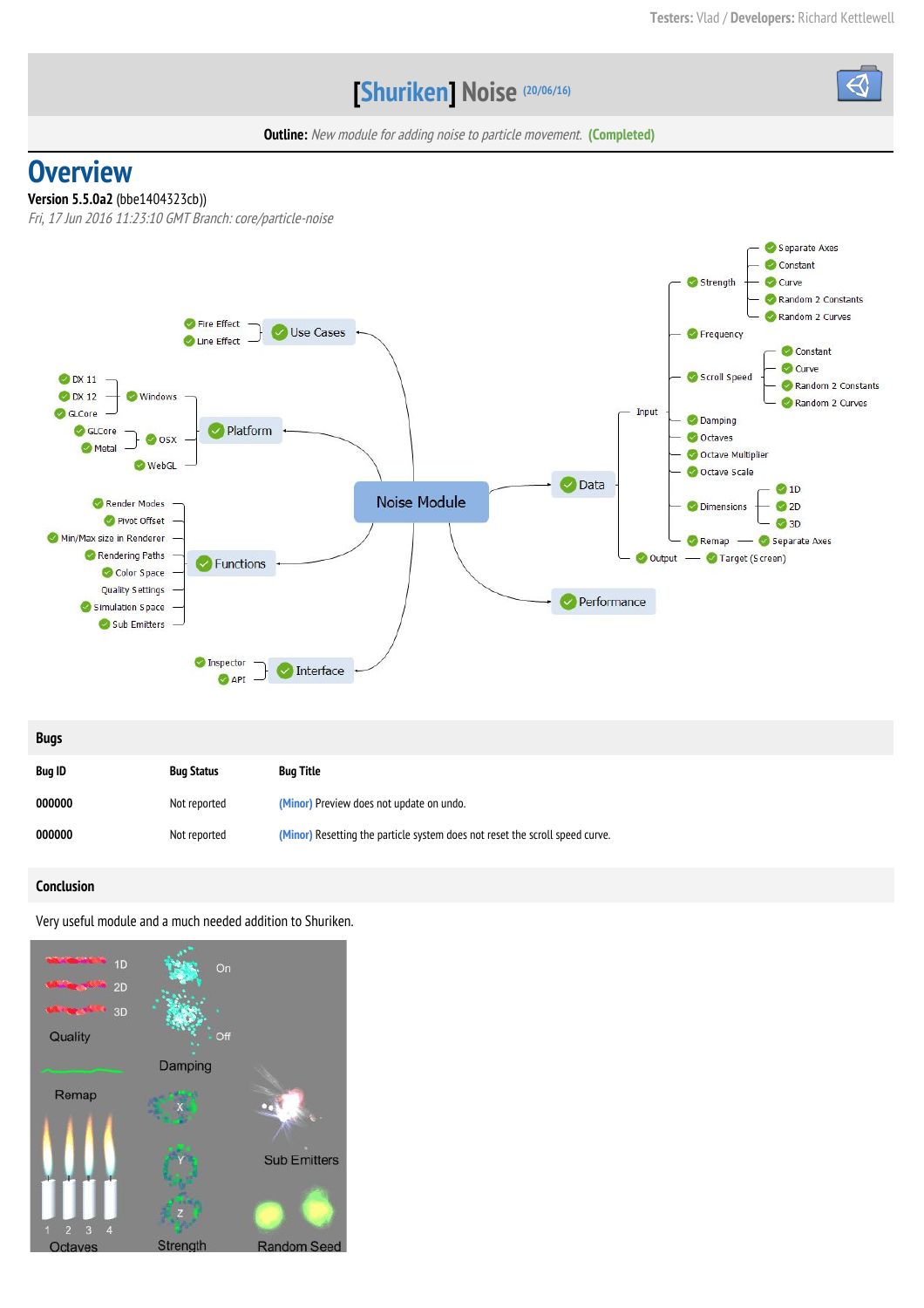# **Tests**

# **Misc (non-feature specific)**

Undo does not affect **Max** burst setting when it has been set to match a higher **Min** value.



| Max Particles | 10          |     |     |  |
|---------------|-------------|-----|-----|--|
| Emission      |             |     |     |  |
| Rate          | ٥<br>Time   |     |     |  |
| <b>Bursts</b> | <b>Time</b> | Min | Max |  |
|               | 0.00        | 10  | 10  |  |

#### **Bug:**

A couple of particles go missing when emitting looping bursts. **Min/Max:** 10 **Max Particles:** 20 **Duration/Lifetime:**2

Expected to spawn 10 particles every 2 seconds, but the second iteration only spawns 8.

● **Fixed (it was an issue present in trunk, fixed by merging latest round of bug-fixes)**

|                                       |                |                          | - 11<br>Transform                           |                        |                           |  |                | 剛く |  |  |
|---------------------------------------|----------------|--------------------------|---------------------------------------------|------------------------|---------------------------|--|----------------|----|--|--|
|                                       |                | $\overline{\phantom{a}}$ | Position                                    |                        | X 2.08 Y -12.85: Z 5.6784 |  |                |    |  |  |
|                                       |                |                          | Rotation X -90,000 Y 0                      |                        |                           |  | Z <sub>0</sub> |    |  |  |
|                                       |                |                          | Scale                                       |                        | $X1$ $Y1$                 |  | $Z_1$          |    |  |  |
|                                       |                | $\leq$ Persp             | - V                                         | <b>Particle System</b> |                           |  |                | 图长 |  |  |
|                                       |                |                          |                                             |                        |                           |  | Open Editor    |    |  |  |
|                                       |                |                          |                                             | Particle System (1)    |                           |  |                |    |  |  |
|                                       |                |                          |                                             |                        |                           |  |                |    |  |  |
|                                       |                |                          | Duration                                    |                        | 2.00                      |  |                |    |  |  |
|                                       |                |                          | Looping                                     |                        | $\checkmark$              |  |                |    |  |  |
|                                       |                |                          | Prewarm                                     |                        |                           |  |                |    |  |  |
|                                       |                |                          | <b>Start Delay</b><br><b>Start Lifetime</b> |                        | $\circ$<br>$\overline{2}$ |  |                |    |  |  |
|                                       |                |                          | <b>Start Speed</b>                          |                        | $\circ$                   |  |                |    |  |  |
|                                       |                |                          | <b>3D Start Size</b>                        |                        | 圓                         |  |                |    |  |  |
|                                       |                |                          | Start Size                                  |                        | п                         |  |                |    |  |  |
|                                       |                |                          | <b>3D Start Rotation</b>                    |                        | □                         |  |                |    |  |  |
|                                       |                |                          | <b>Start Rotation</b>                       |                        | $\circ$                   |  |                |    |  |  |
|                                       |                |                          | <b>Randomize Rotation DirO</b>              |                        |                           |  |                |    |  |  |
|                                       |                |                          | <b>Start Color</b>                          |                        |                           |  |                |    |  |  |
|                                       |                |                          | <b>Gravity Modifier</b>                     |                        | $\circ$                   |  |                |    |  |  |
|                                       |                |                          | <b>Simulation Space</b>                     |                        | Local                     |  |                |    |  |  |
| <b>Scaling Mode</b><br>Play On Awake* |                |                          |                                             | Local<br>$\checkmark$  |                           |  |                |    |  |  |
|                                       |                |                          | Max Particles                               |                        | 20                        |  |                |    |  |  |
|                                       |                | Particle Effect          |                                             | ✔ Emission             |                           |  |                |    |  |  |
|                                       | Pause          | Stop                     | Rate                                        |                        | $\circ$                   |  |                |    |  |  |
|                                       | Playback Speed | 1.00                     |                                             |                        | Time                      |  |                |    |  |  |
|                                       | Playback Time  | 251.30                   |                                             |                        |                           |  |                |    |  |  |
|                                       | Particle Count | 12                       | Bursts                                      | Time                   | Min                       |  | Max            |    |  |  |
|                                       |                |                          |                                             | 0.00                   | 10                        |  | 10             |    |  |  |

Probably unrelated, but periodically getting the following in editor mode: Assertion failed on expression: 'depthSurface == NULL || rcolorZero->backBuffer == depthSurface->backBuffer'

● **Trunk issue, unrelated to this feature.**

#### **Bug:**

Full stops in the tooltips missing :) ● **Fixed**



## **Properties**

### **Strength**

#### **Bug:**

Expected **Strength**to visually reduce the contrast in the preview. Currently this happens only with extremely low values, making strength changes effectively not previewable.

● **Fixed**

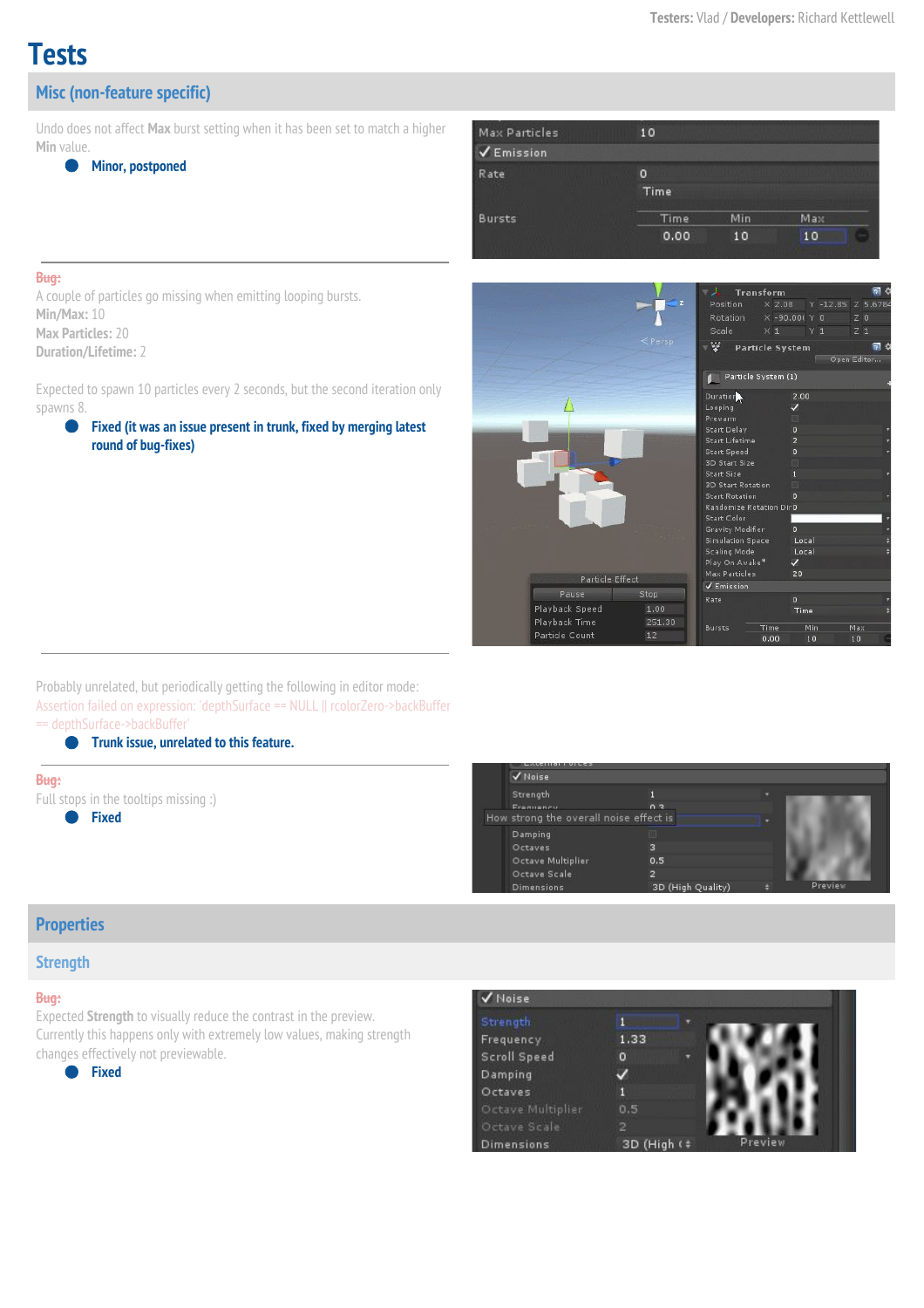### **Frequency**

#### **Bug:**

AABB error when modifying frequency via script.

● **Fixed**

 $d$  AABB aab **Invalid AABB result** -<br>Invalid AABB aabb .<br>Converting invalid MinMaxAABB -<br>Invalid AABB result Invalid AABB a -<br>Invalid AABB a Assertion failed on expression: 'IsFinite(d)'<br>UnityEditor.DockArea:OnGUI() Assertion failed on expression: 'IsFinite(outDistanceForSort)'<br>UnityEditor.DockArea:OnGUI() 'IsFinite(outDistanceAld



#### **Bug:**

**Bug:**

Frequency independent of playback time, making the particle system look different at the same playback time.





Playback Time

#### there manually show different results. ● **Minor, Postponed**

# **Scroll Speed**

## **Bug:**

Setting large value on scroll speed breaks the system and throws AABB errors. Preview is permanently not animating on that particle system after that (even after switching scenes or restarting Unity).

● **Fixed**

#### **Bug:**

Resetting the particle system does not reset the scroll speed curve.

## **Damping**

I might be misunderstanding this, but I expected damping to reduce the strength, but enabling it looks to be increasing it.

● **Resolved**



Stop

 $1.00$ 

10.83 100

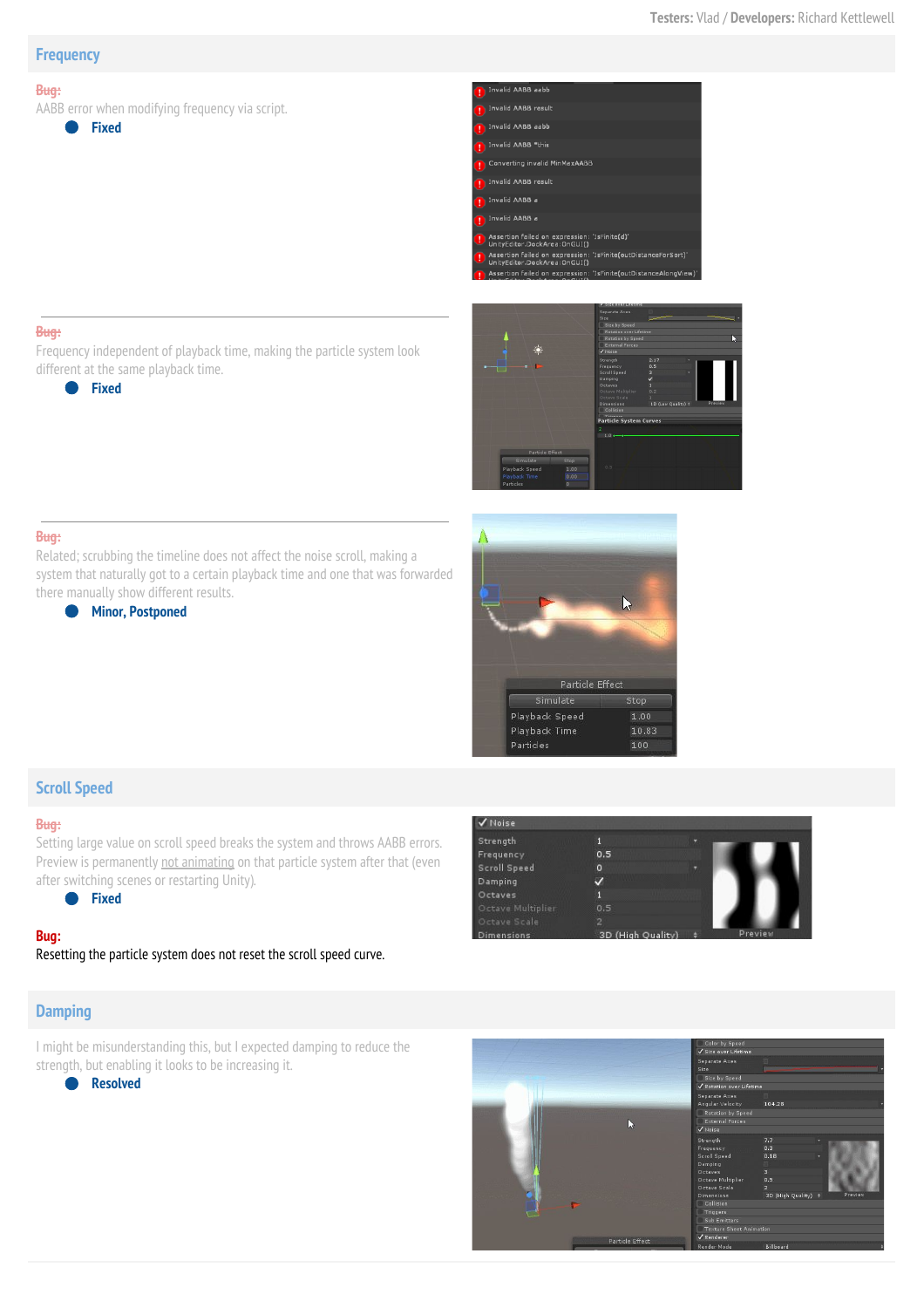#### **Octaves**

#### **Works as expected.**



## **Quality**

#### **Works as expected.**

I understand that we are talking about the dimensions of the noise, but wonder if "**dimensions"**might not make users think of the X,Y,Z of their particle system.



### **Remap**

Separate Remap Axes allows for setting of constants, which flattens the noise. Bug?

● **Fixed**



## **Separate Axes (strength)**

Now that we have separate axes, does **negative strength**make sense? In this example, I'd like to mirror the effect I'm getting at 15 X to -15 X.

#### ● **Implemented**



Just want to confirm this is expected as I'm having a bit of a hard time visualizing 2D/3D noise :) I literally cannot make a long offset on one axis with any quality setting except for 1D. I assume there's a mathematical reason for it, but you know, I went to art school, so just checking :)

● **By design** (remapping the axis in question gives desired result).

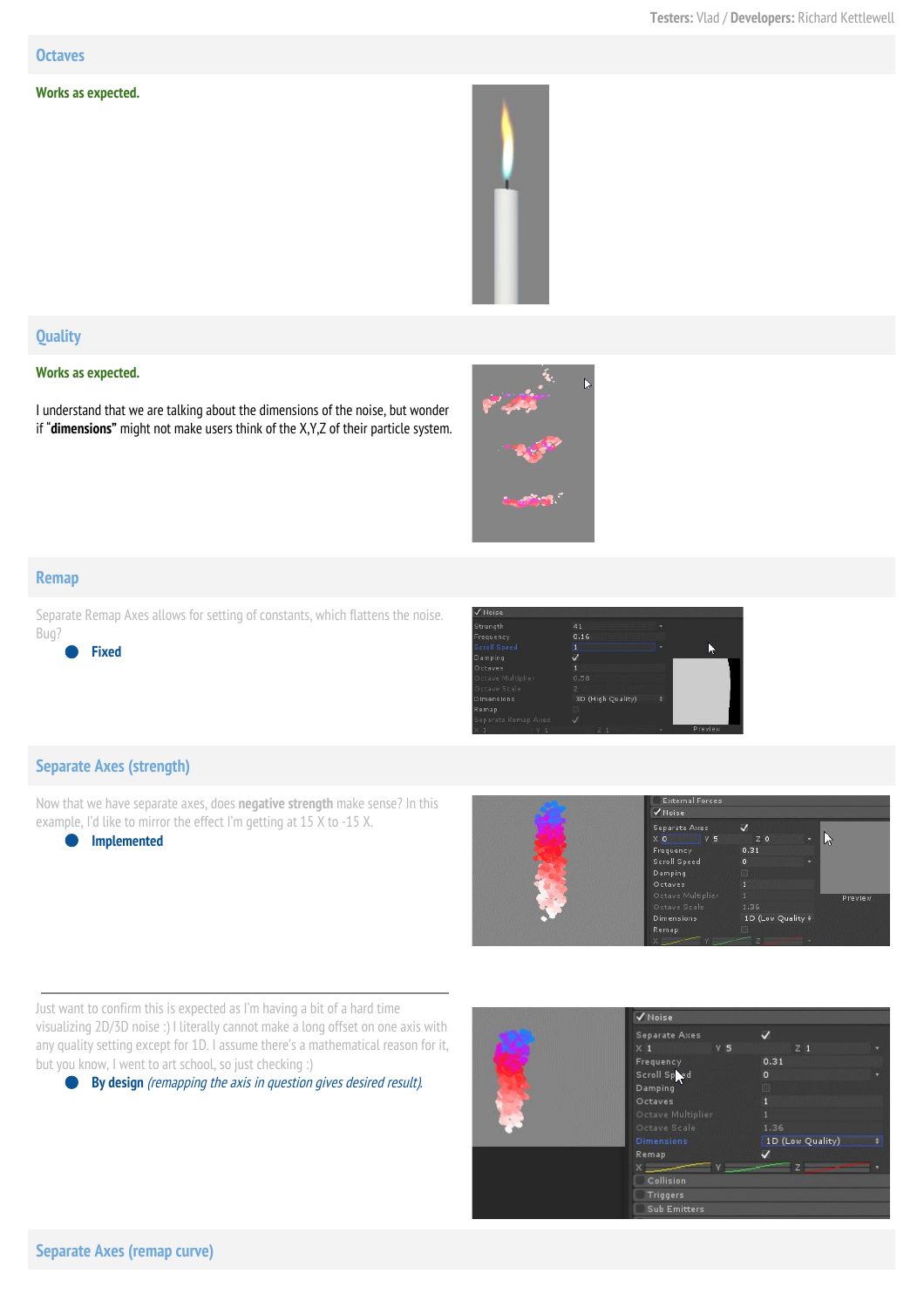**Bug:** Can't modify the curve magnitude.

#### ● **Fixed**



# **Shuriken Integration**

**Sub emitters**

**Works as expected.**



#### **Renderer**

Render Modes: **Works as expected.** Pivot Offset: **Works as expected.** Min/Max Size: **Works as expected.** Simulation Space: **Works as expected.**

## **Feature request**

Axis-constraint for noise (i.e. noise affects only specific axes).

● Bonus points: Positive/negative constraints on each axis.

● **Implemented**



Falloff curve: useful for creating [different](http://www.neilblevins.com/cg_education/procedural_noise/procedural_noise.html) types of noise by clamping low/high values.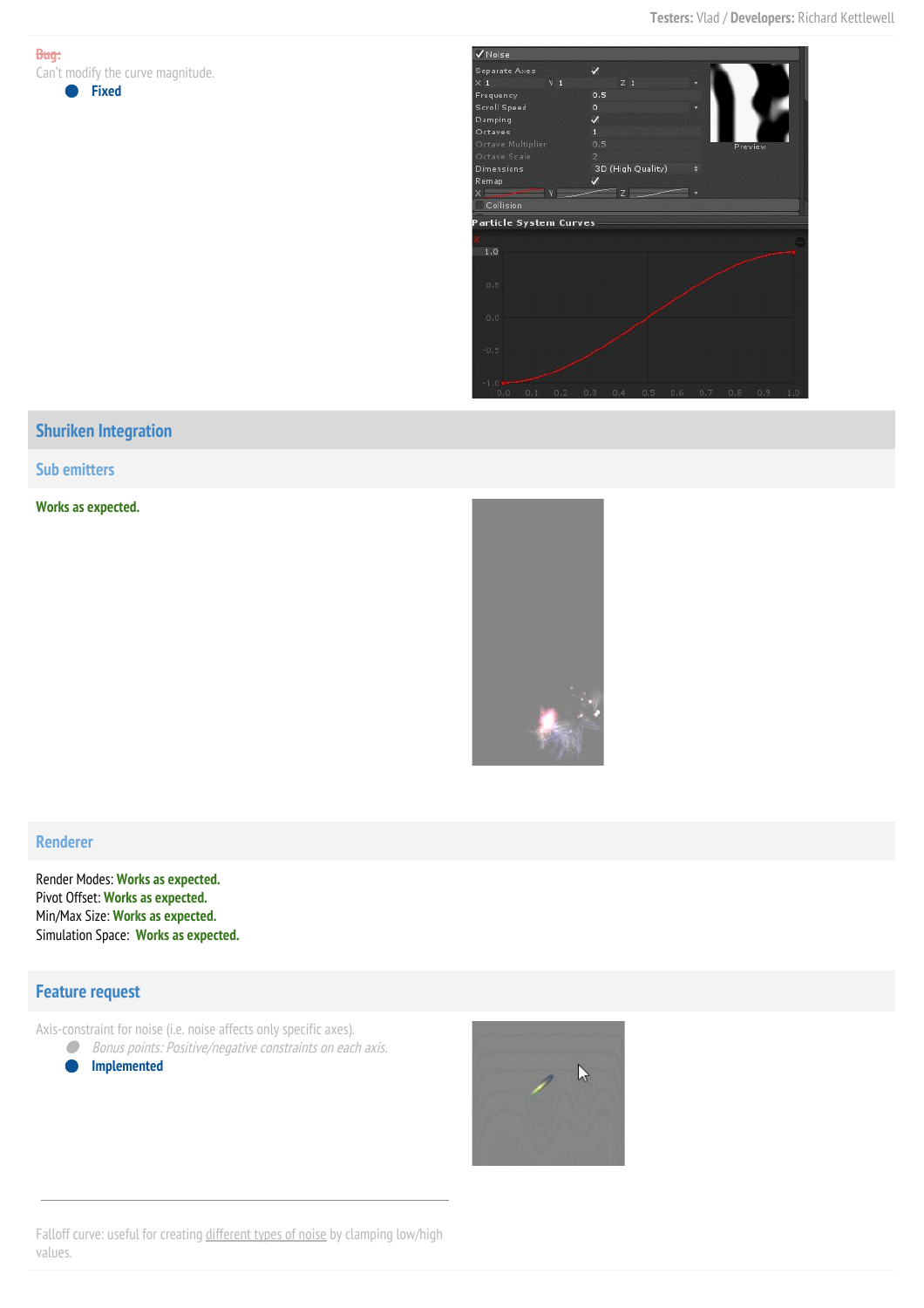**Implemented** 







Are there other types of noise (i.e. voronoi) that can be easily implemented? Would they add more variety?

● **Postponed**

Can scroll speed be set to negative value? The idea being that you can ping-pong between an effect

● **Implemented**

Have the particle random seed apply an offset to the noise?

● **Implemented**

Implement a preview for Y and Z (currently, only X is shown). Possible approaches when separate axes is enabled:

● Change the preview text to an Enum for Preview X, Y, and Z.

● Map XYZ to RGB

● **Implemented**

● **Small issue; preview does not update on undo.**

## **API**

### **Bug:**

Setting remap via script to a constant value changes the remap curve to constant.

i.e. : var noise <sup>=</sup> ps.noise;  $noise$ .remap $X = 22$ ;



Setting dimensions to a higher value than range (in conjunction with above) **crashes** Unity:

========== OUTPUTING STACK TRACE ==================

0x00007FFB8B534C83 (mono) mono\_set\_defaults

0x00007FFB8B4884F9 (mono) mono\_runtime\_invoke 0x00000001403D880F (Unity) [c:\buildslave\unity\build\runtime\scripting\backend\mono\scriptingbackendapi\_mono.cpp:501] scripting\_method\_invoke 0x00000001405ADE80 (Unity) [c:\buildslave\unity\build\runtime\scripting\backend\scriptinginvocation.cpp:271]

ScriptingInvocation::Invoke

● **Fixed**